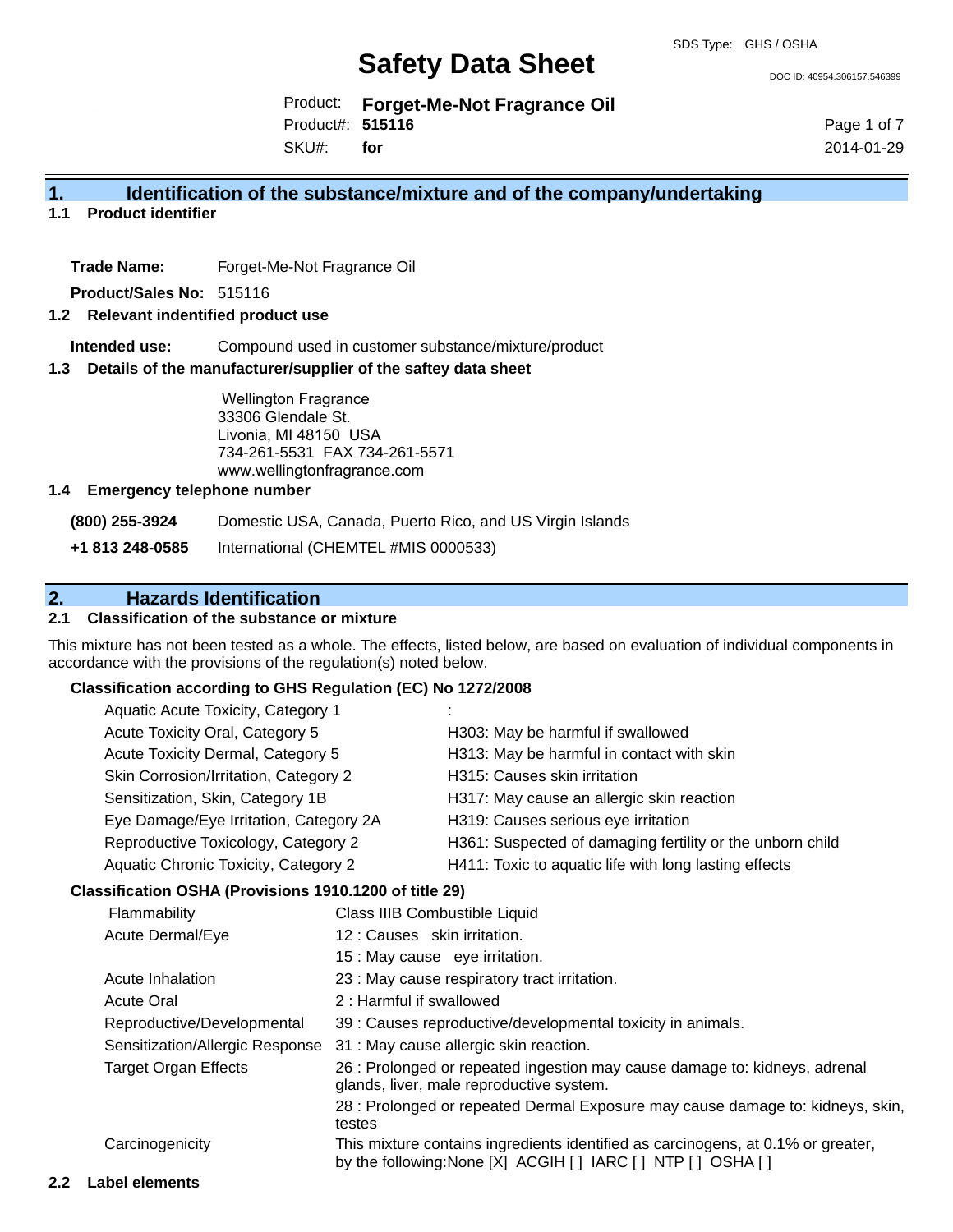Product: **Forget-Me-Not Fragrance Oil** Product#: **515116**

SKU#: **for** Page 2 of 7 2014-01-29

DOC ID: 40954.306157.546399

# **Labelling (REGULATION (EC) No 1272/2008)**

#### **Hazard pictograms**





#### **Signal Word: Warning**

# **Hazard statments**

| H <sub>303</sub> | May be harmful if swallowed                         |
|------------------|-----------------------------------------------------|
| H313             | May be harmful in contact with skin                 |
| H315             | Causes skin irritation                              |
| H317             | May cause an allergic skin reaction                 |
| H319             | Causes serious eye irritation                       |
| H <sub>361</sub> | Suspected of damaging fertility or the unborn child |
| H411             | Toxic to aquatic life with long lasting effects     |

#### **Precautionary Statements**

#### **Prevention:**

| P <sub>201</sub>     | Obtain special instructions before use                                                                                           |
|----------------------|----------------------------------------------------------------------------------------------------------------------------------|
| P <sub>202</sub>     | Do not handle until all safety precautions have been read and understood                                                         |
| P <sub>264</sub>     | Wash hands thoroughly after handling                                                                                             |
| P272                 | Contaminated work clothing should not be allowed out of the workplace                                                            |
| P273                 | Avoid release to the environment                                                                                                 |
| P <sub>281</sub>     | Use personal protective equipment as required                                                                                    |
| <b>Response:</b>     |                                                                                                                                  |
| $P302 + P352$        | IF ON SKIN: Wash with soap and water                                                                                             |
| $P305 + P351 + P338$ | IF IN EYES: Rinse cautiously with water for several minutes Remove contact lenses if<br>present and easy to do. continue rinsing |
| $P308 + P313$        | IF exposed or concerned: Get medical advice/attention                                                                            |
| P312                 | Call a POISON CENTER or doctor/physician if you feel unwell                                                                      |
| $P333 + P313$        | If skin irritation or a rash occurs: Get medical advice/attention                                                                |
| $P337 + P313$        | If eye irritation persists: Get medical advice/attention                                                                         |
| P362                 | Take off contaminated clothing and wash before reuse                                                                             |
| P363                 | Wash contaminated clothing before reuse                                                                                          |
| P391                 | Collect Spillage                                                                                                                 |
|                      |                                                                                                                                  |

# **2.3 Other Hazards**

# **no data available**

# **3. Composition/Information on Ingredients**

### **3.1 Mixtures**

This product is a complex mixture of ingredients, which contains among others the following substance(s), presenting a health or environmental hazard within the meaning of the UN Globally Harmonized System of Classification and Labeling of Chemicals (GHS):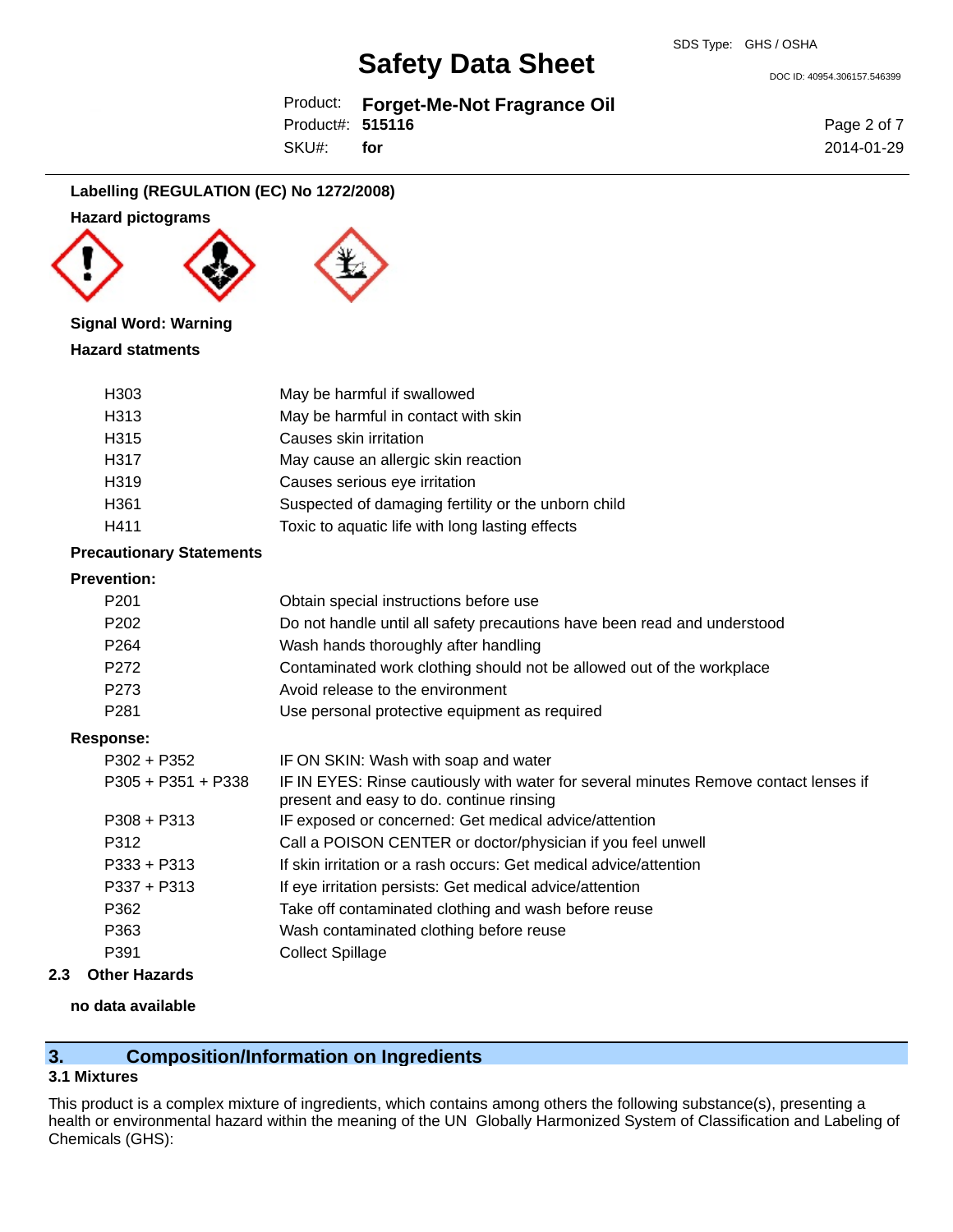DOC ID: 40954.306157.546399

|                  | Product: Forget-Me-Not Fragrance Oil |
|------------------|--------------------------------------|
| Product#: 515116 |                                      |

SKU#: **for** Page 3 of 7 2014-01-29

| <b>CAS#</b><br>Ingredient                                | EC#                                            | Conc.<br>Range | <b>GHS Classification</b> | <b>OSHA Classification</b> |
|----------------------------------------------------------|------------------------------------------------|----------------|---------------------------|----------------------------|
| 120-51-4                                                 | 204-402-9                                      | 40 - 50 %      | H302; H313; H411          | 28, 3                      |
| <b>Benzyl Benzoate</b>                                   |                                                |                |                           |                            |
| 8050-15-5                                                | 232-476-2                                      | $10 - 20%$     | H412                      | 31                         |
|                                                          | Methyl ester of rosin (partially hydrogenated) |                |                           |                            |
| 78-70-6                                                  | 201-134-4                                      | $5 - 10%$      | H227; H303; H315; H319    | 12, 26                     |
| Linalool                                                 |                                                |                |                           |                            |
| 80-54-6                                                  | 201-289-8                                      | $5 - 10%$      | H302; H315; H361; H411    | 11, 15, 26, 28, 3, 31, 39  |
|                                                          | <b>Butylphenyl Methylpropional</b>             |                |                           |                            |
| 122-40-7                                                 | 204-541-5                                      | $5 - 10%$      | H303; H316; H317; H411    | 11, 15                     |
| Amyl Cinnamal                                            |                                                |                |                           |                            |
| 7212-44-4                                                | 230-597-5                                      | $5 - 10%$      | H316; H319; H410          |                            |
|                                                          | 1,6,10-Dodecatrien-3-ol, 3,7,11-trimethyl-     |                |                           |                            |
| 21145-77-7                                               | 244-240-6                                      | $5 - 10%$      | H302; H410                | 11, 15, 2                  |
| Acetyl hexamethyl tetralin                               |                                                |                |                           |                            |
| $60 - 12 - 8$                                            | 200-456-2                                      | $2 - 5%$       | H302; H313; H316; H319    | 11, 15, 3                  |
| phenethyl alcohol                                        |                                                |                |                           |                            |
| $98 - 55 - 5$                                            | 202-680-6                                      | $2 - 5%$       | H227; H303; H315; H319    | 11, 15, 23                 |
| alpha-Terpineol                                          |                                                |                |                           |                            |
| 101-86-0                                                 | 202-983-3                                      | $2 - 5%$       | H303; H316; H317; H411    | 11, 15                     |
| Hexyl cinnamal                                           |                                                |                |                           |                            |
| 6259-76-3                                                | 228-408-6                                      | $2 - 5%$       | H315; H317; H319; H410    | 11, 15                     |
| Hexyl salicylate                                         |                                                |                |                           |                            |
| 31906-04-4                                               | 250-863-4                                      | $1 - 2%$       | H317                      |                            |
| Hydroxyisohexyl 3-cyclohexene carboxaldehyde             |                                                |                |                           |                            |
| See Section 16 for full text of GHS classification codes |                                                |                |                           |                            |
|                                                          |                                                |                |                           |                            |

Total Hydrocarbon Content  $(\% w/w) = 0.00$ 

# **4. First Aid Measures**

| Description of first aid measures<br>4.1                                       |                                                                                                               |  |
|--------------------------------------------------------------------------------|---------------------------------------------------------------------------------------------------------------|--|
| Inhalation:                                                                    | Remove from exposure site to fresh air and keep at rest.<br>Obtain medical advice.                            |  |
| Eye Exposure:                                                                  | Flush immediately with water for at least 15 minutes.<br>Contact physician if symptoms persist.               |  |
| <b>Skin Exposure:</b>                                                          | Remove contaminated clothes. Wash thoroughly with water (and soap).<br>Contact physician if symptoms persist. |  |
| Ingestion:                                                                     | Rinse mouth with water and obtain medical advice.                                                             |  |
| 4.2 Most important symptoms and effects, both acute and delayed                |                                                                                                               |  |
| Symptoms:                                                                      | no data available                                                                                             |  |
| <b>Risks:</b>                                                                  | Refer to Section 2.2 "Hazard Statements"                                                                      |  |
| 4.3 Indication of any immediate medical attention and special treatment needed |                                                                                                               |  |
| Treatment:                                                                     | Refer to Section 2.2 "Response"                                                                               |  |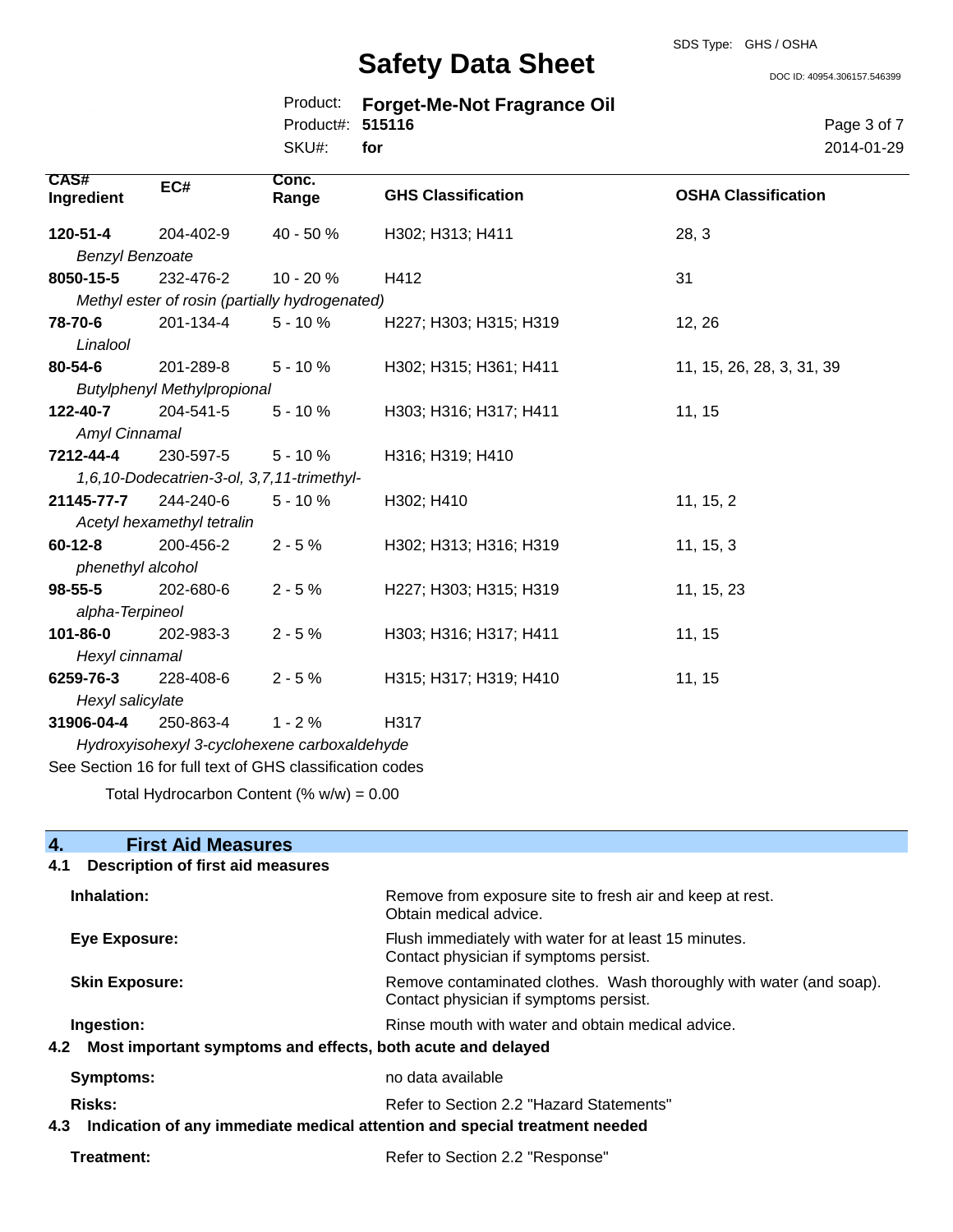DOC ID: 40954.306157.546399

|  | Product: Forget-Me-Not Fragrance Oil |  |  |
|--|--------------------------------------|--|--|
|--|--------------------------------------|--|--|

Product#: **515116**

SKU#: **for** Page 4 of 7 2014-01-29

| 5.<br><b>Fire-Fighting measures</b>                                   |                                                   |
|-----------------------------------------------------------------------|---------------------------------------------------|
| 5.1<br><b>Extinguishing media</b>                                     |                                                   |
| Suitable:                                                             | Carbon dioxide (CO2), Dry chemical, Foam          |
| Unsuitable                                                            | Do not use a direct water jet on burning material |
| Special hazards arising from the substance or mixture<br>5.2          |                                                   |
| <b>During fire fighting:</b><br>5.3<br><b>Advice for firefighters</b> | Water may be ineffective                          |
| <b>Further information:</b>                                           | Standard procedure for chemical fires             |

### **6. Accidental Release Measures**

### **6.1 Personal precautions, protective equipment and emergency procedures**

Avoid inhalation and contact with skin and eyes. A self-contained breathing apparatus is recommended in case of a major spill.

#### **6.2 Environmental precautions**

Keep away from drains, soil, and surface and groundwater.

# **6.3 Methods and materials for containment and cleaning up**

Clean up spillage promptly. Remove ignition sources. Provide adequate ventilation. Avoid excessive inhalation of vapors. Gross spillages should be contained by use of sand or inert powder and disposed of according to the local regulations.

#### **6.4 Reference to other sections**

Not Applicable

# **7. Handling and Storage**

#### **7.1 Precautions for safe handling**

Apply according to good manufacturing and industrial hygiene practices with proper ventilation. Do not drink, eat or smoke while handling. Respect good personal hygiene.

#### **7.2 Conditions for safe storage, including any incompatibilities**

Store in a cool, dry and ventilated area away from heat sources and protected from light in tightly closed original container. Avoid plastic and uncoated metal container. Keep air contact to a minimum.

# **7.3 Specific end uses**

No information available

# **8. Exposure Controls/Personal Protection**

### **8.1 Control parameters**

| <b>Exposure Limits:</b>                               | Contains no substances with occupational exposure limit values                                                                           |  |
|-------------------------------------------------------|------------------------------------------------------------------------------------------------------------------------------------------|--|
| <b>Engineering Controls:</b>                          | Use local exhaust as needed.                                                                                                             |  |
| 8.2 Exposure controls - Personal protective equipment |                                                                                                                                          |  |
| Eye protection:                                       | Tightly sealed goggles, face shield, or safety glasses with brow guards and side shields, etc.<br>as may be appropriate for the exposure |  |
| <b>Respiratory protection:</b>                        | Avoid excessive inhalation of concentrated vapors. Apply local ventilation where appropriate.                                            |  |
| <b>Skin protection:</b>                               | Avoid Skin contact. Use chemically resistant gloves as needed.                                                                           |  |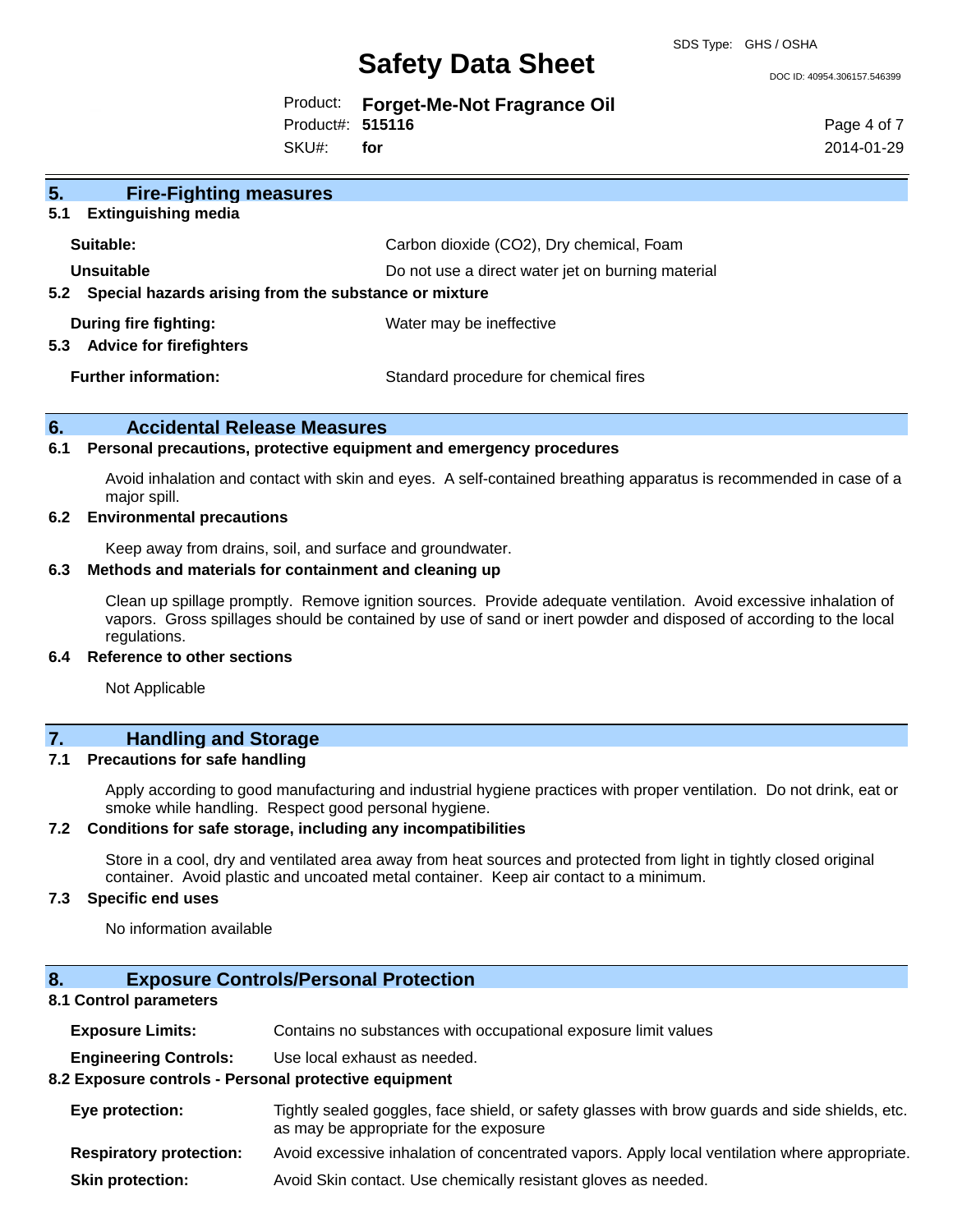DOC ID: 40954.306157.546399

Product: **Forget-Me-Not Fragrance Oil** Product#: **515116**

SKU#: **for** Page 5 of 7 2014-01-29

# **9. Physical and Chemical Properties**

# **9.1 Information on basic physical and chemical properties**

| Appearance:                  | Conforms to Standard     |
|------------------------------|--------------------------|
| Odor:                        | Conforms to Standard     |
| Color:                       | Colorless to Pale Yellow |
| Viscosity:                   | Liquid                   |
| <b>Freezing Point:</b>       | Not determined           |
| <b>Boiling Point:</b>        | Not determined           |
| <b>Melting Point:</b>        | Not determined           |
| <b>Flashpoint:</b>           | >200 F (93.33 C)         |
| <b>Auto flammability:</b>    | Not determined           |
| <b>Explosive Properties:</b> | None Expected            |
| <b>Oxidizing properties:</b> | None Expected            |
| Vapor Pressure (mmHg@20 C):  | 0.0061                   |
| %VOC:                        | 0.31                     |
| Specific Gravity @ 25 C:     | 1.0220                   |
| Density @ 25 C:              | 1.0190                   |
| Refractive Index @ 25 C:     | 1.5310                   |
| Soluble in:                  | Oil                      |

# **10. Stability and Reactivity**

| <b>10.1 Reactivity</b>                  | None                                               |
|-----------------------------------------|----------------------------------------------------|
| <b>10.2 Chemical stability</b>          | Stable                                             |
| 10.3 Possibility of hazardous reactions | None known                                         |
| <b>10.4 Conditions to avoid</b>         | None known                                         |
| 10.5 Incompatible materials             | Strong oxidizing agents, strong acids, and alkalis |
| 10.6 Hazardous decomposition products   | None known                                         |

| <b>Toxicological Information</b><br>11.7 |                                                                                  |
|------------------------------------------|----------------------------------------------------------------------------------|
| <b>11.1 Toxicological Effects</b>        |                                                                                  |
| <b>Acute toxicity - Oral</b>             | (LD50: 2,044.99) May be harmful if swallowed                                     |
| <b>Acute toxicity - Dermal</b>           | (LD50: 3,237.11) May be harmful in contact with skin                             |
| <b>Acute toxicity - Inhalation</b>       | (LC50: Undetermined) Not classified - the classification criteria<br>are not met |
| <b>Skin corrosion / irritation</b>       | Causes skin irritation                                                           |
| Sarious ave damage / irritation          | Causes serious eve irritation                                                    |

**Serious eye damage / irritation** Causes serious eye irritation **Respiratory sensitization** Not classified - the classification criteria are not met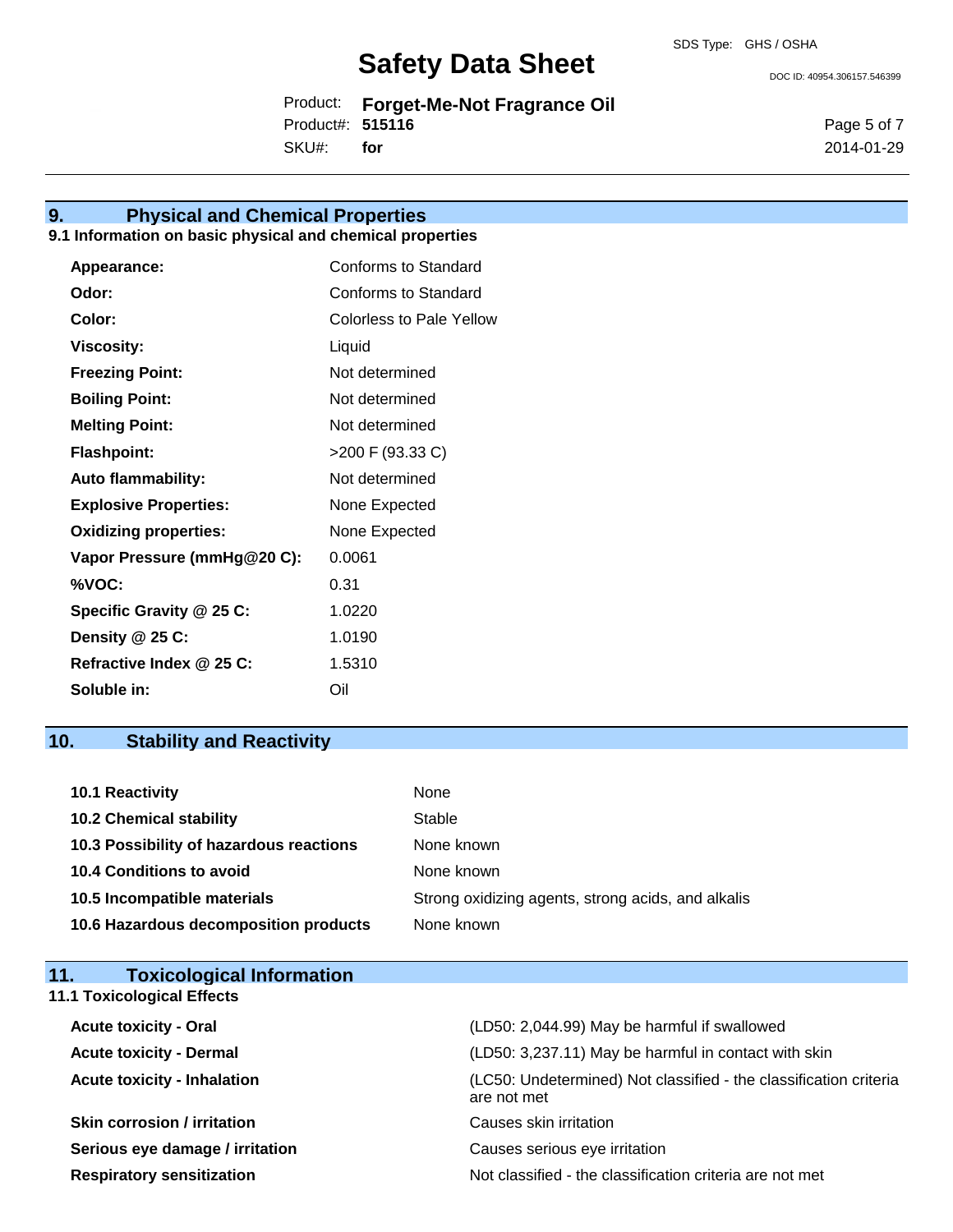SDS Type: GHS / OSHA

DOC ID: 40954.306157.546399

|                  | Product: Forget-Me-Not Fragrance Oil |
|------------------|--------------------------------------|
| Product#: 515116 |                                      |
| SKU#: for        |                                      |

Page 6 of 7 2014-01-29

| <b>Skin sensitization</b>                          | May cause an allergic skin reaction                      |
|----------------------------------------------------|----------------------------------------------------------|
| <b>Germ cell mutagenicity</b>                      | Not classified - the classification criteria are not met |
| Carcinogenicity                                    | Not classified - the classification criteria are not met |
| <b>Reproductive toxicity</b>                       | Suspected of damaging fertility or the unborn child      |
| Specific target organ toxicity - single exposure   | Not classified - the classification criteria are not met |
| Specific target organ toxicity - repeated exposure | Not classified - the classification criteria are not met |
| <b>Aspiration hazard</b>                           | Not classified - the classification criteria are not met |
|                                                    |                                                          |

| 12.<br><b>Ecological Information</b> |                                                 |
|--------------------------------------|-------------------------------------------------|
| <b>12.1 Toxicity</b>                 |                                                 |
| <b>Acute acquatic toxicity</b>       |                                                 |
| <b>Chronic acquatic toxicity</b>     | Toxic to aquatic life with long lasting effects |
| <b>Toxicity Data on soil</b>         | no data available                               |
| <b>Toxicity on other organisms</b>   | no data available                               |
| 12.2 Persistence and degradability   | no data available                               |
| 12.3 Bioaccumulative potential       | no data available                               |
| 12.4 Mobility in soil                | no data available                               |
| 12.5 Other adverse effects           | no data available                               |
|                                      |                                                 |

# **13. Disposal Conditions**

# **13.1 Waste treatment methods**

Do not allow product to reach sewage systems. Dispose of in accordance with all local and national regulations. Send to a licensed waste management company.The product should not be allowed to enter drains, water courses or the soil. Do not contaminate ponds, waterways or ditches with chemical or used container.

# **14. Transport Information**

| Regulator                                                        |            | <b>Class</b> | <b>Pack Group</b>                   | <b>Sub Risk</b> | UN-nr.        |
|------------------------------------------------------------------|------------|--------------|-------------------------------------|-----------------|---------------|
| U.S. DOT (Non-Bulk)                                              |            |              | Not Regulated - Not Dangerous Goods |                 |               |
| <b>Chemicals NOI</b>                                             |            |              |                                     |                 |               |
| <b>ADR/RID (International Road/Rail)</b>                         |            |              |                                     |                 |               |
| <b>Environmentally Hazardous</b><br>Liquid, n.o.s.               | Substance. | 9            | Ш                                   |                 | <b>UN3082</b> |
| <b>IATA (Air Cargo)</b>                                          |            |              |                                     |                 |               |
| <b>Environmentally Hazardous</b><br>Liquid, n.o.s.<br>IMDG (Sea) | Substance. | 9            | Ш                                   |                 | UN3082        |
| <b>Environmentally Hazardous</b><br>Liquid, n.o.s.               | Substance. | 9            | Ш                                   |                 | UN3082        |